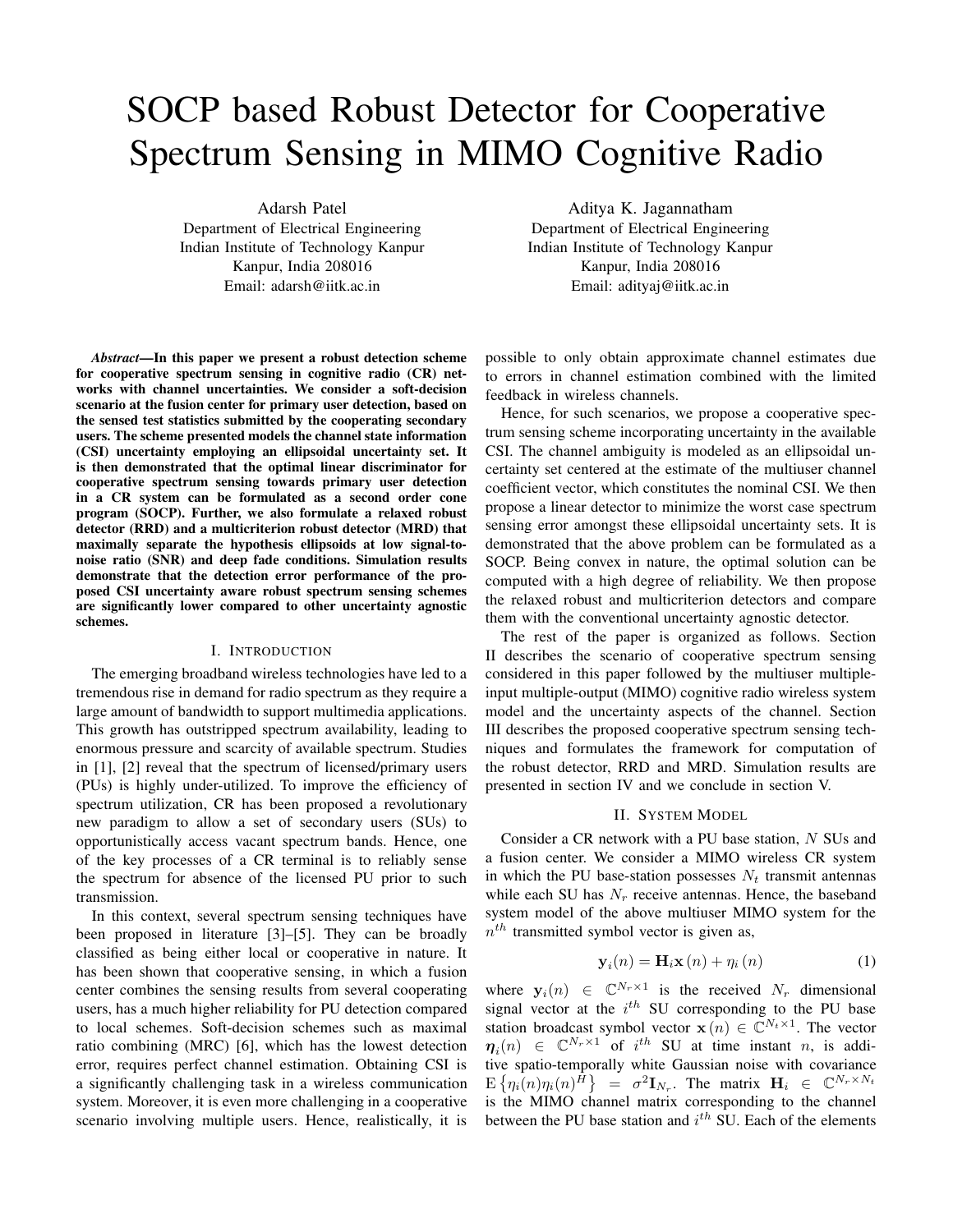$h_i(r, t)$  of the matrix  $H_i$  denotes the fading channel coefficient between the  $t^{th}$  transmit antenna of the PU base-station and the  $r^{th}$  receive antenna of the  $i^{th}$  SU. Let the channel matrices corresponding to the  $N$  cooperating SUs be stacked as  $\mathbb{H} \in \mathbb{C}^{NN_r \times N_t}$ , given as,

$$
\mathbb{H} = \left[ \begin{array}{c} \mathbf{H}_1 \\ \mathbf{H}_2 \\ \vdots \\ \mathbf{H}_N \end{array} \right]
$$

We consider the transmission of a beacon signal by the PU base station indicating the presence or absence of the PU. Let the beacons  $\mathbf{p}_b$ ,  $-\mathbf{p}_b \in \mathbb{C}^{N_t \times 1}$  denote the presence and absence of the PU respectively. For instance, the canonical signal  $\mathbf{p}_b = \begin{bmatrix} 1, 1, ..., 1 \end{bmatrix}^T$  can be employed as a possible beacon. The theory proposed below however is not restricted to such antipodal beacon sets and can be extended in a relatively straight forward manner to other beacon signals. Each SU senses the PU base-station beacon and conveys the information to the fusion center. On receiving the measurements from all the cooperating SUs, the fusion center collates these statistics towards PU presence or spectral hole detection in the CR system. From the system model described above, the concatenated fusion center signal  $y_f(n) \in \mathbb{C}^{NN_r \times 1}$  can be described as,

$$
\mathbf{y}_{f}\left( n\right) =\mathbb{H}\mathbf{x}\left( n\right) +\eta _{f}\left( n\right) ,
$$

where  $\eta_f(n) \triangleq \left[ \eta_1(n)^T, \eta_2(n)^T, ..., \eta_N(n)^T \right]^T$  denotes the concatenated receiver noise vectors. Let the vector  $h \in$  $\mathbb{C}^{NN_r\times 1}$  be defined as  $\mathbf{h} = \mathbb{H}\mathbf{p}_b$ . Hence, the PU detection problem can be formulated as the binary hypothesis testing scenario, with the null hypothesis  $\mathcal{H}_0$  and alternative hypothesis  $\mathcal{H}_1$  denoting the absence and presence of the primary user respectively. This can be in turn described as,

$$
\mathcal{H}_0: \mathbf{y}_f(n) = -\mathbf{h} + \eta_f(n) \tag{2}
$$

$$
\mathcal{H}_1: \mathbf{y}_f(n) = \mathbf{h} + \eta_f(n) \tag{3}
$$

It is well known [7] that the optimal detection error minimizing detector for the additive white Gaussian noise scenario above is the matched filter detector described as,

$$
\mathcal{H}_0: \mathbf{w}^H \mathbf{y}_f(n) < 0 \tag{4}
$$

$$
\mathcal{H}_1: \mathbf{w}^H \mathbf{y}_f(n) \ge 0,\tag{5}
$$

where  $\mathbf{w} \triangleq \frac{1}{\|\mathbf{h}\|} \mathbf{h}$  is the spatial filter matched to the concatenated array response vector h. In fact, w is the normal to the optimal separating hyperplane corresponding to the decision regions  $H_0$ ,  $H_1$  as shown in Fig.1. Recent research in convex optimization has resulted in the development of powerful techniques for computation of optimal linear classifiers. Hence, the above decision problem of computing the optimal separating hyperplane can be formulated as,

$$
\begin{aligned}\n\min. & \| \mathbf{w} \|_2 \\
\text{s.t. } \mathbf{w}^H \mathbf{h} \ge 1\n\end{aligned} \tag{6}
$$

$$
\mathbf{w}^H \left( -\mathbf{h} \right) \le -1 \tag{7}
$$

Without considering uncertainty in  $h_1$  and  $h_2$ 



Fig. 1. Plot of uncertainty in channel coefficient of SU, with N=2,  $A =$  $\overline{\mathcal{D}}(1, 0.5)$ ,  $h_1$  and  $h_2 \in \mathcal{R}$  are Rayleigh distributed.

By concatenating the real and imaginary parts of the vectors w, h, it can be readily seen that the above optimization problem is convex, as the  $L_2$  norm function  $\left\| \cdot \right\|_2$  is convex and the inequality constraints are affine. Note that the linear constraints in (6) and (7) are essentially the same. However, we deliberately retain this redundant structure to allow possible generalization to detection scenarios where the beacon signals are not necessarily antipodal in nature. Further, it can be readily seen that the matched filter  $\mathbf{w} \triangleq \frac{1}{\|\mathbf{h}\|} \mathbf{h}$  is the unique minimizer of the above constrained convex cost function. We present a novel framework next to compute a robust optimal decision rule in the presence of CSI uncertainty in cooperative spectrum sensing scenarios.

## III. ROBUST DETECTOR WITH CSI UNCERTAINTY

As described previously, obtaining accurate channel state information regarding h is challenging owing to several factors such as fading, estimation error from receiver noise, limited feedback in wireless channels etc. Hence, very frequently, only a nominal estimate h of the true channel coefficient vector h is available at the fusion center. This possible variation in channel estimate with respect to the true channel coefficient vector h can be described by the following uncertainty set [8] paradigm as,

$$
\mathbf{h} \in \left\{ \hat{\mathbf{h}} + \mathbf{A}\mathbf{u} \mid \|\mathbf{u}\| \le 1 \right\}
$$
 (8)

Thus, the unknown true channel coefficient vector h lies in an uncertainty ball in  $(NN_r)$  dimensional space, where the vector  $\mathbf{u} \in \mathbb{C}^{NN_r \times 1}$  is such that  $\|\mathbf{u}\|_2 \leq 1$ . The matrix  $\mathbf{A} \in$  $\mathbb{C}^{NN_r \times NN_r}$  describes statistical variations in h. Thus h in (8) represents a vector lying inside the ellipsoid with center  $\hat{h}$ .

Hence, in the above scenario with uncertainty, the optimal robust detector maximizes the worst case distance between the ellipsoidal uncertainty sets. For example, consider the scenario shown in Fig.1 with  $N = 2$  SU with each having one transmit antenna and one receive antenna, i.e.,  $N_t = 1$ and  $N_r = 1$ . In the case of no uncertainty, the estimate of the channel coefficient  $(\hat{h}_1, \hat{h}_2)$  coincides with the exact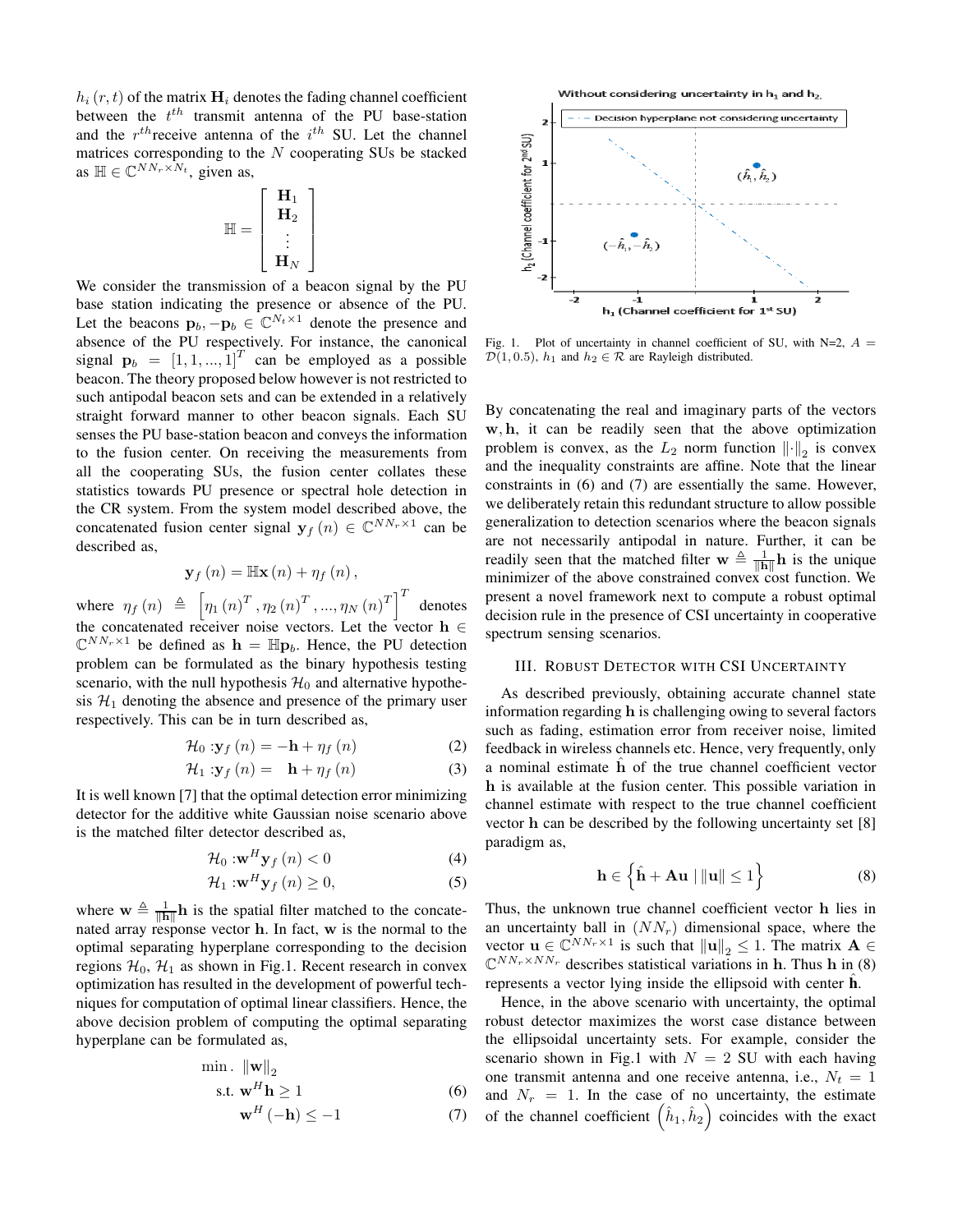

Fig. 2. Plot of uncertainty in channel coefficient of SU, with N=2,  $A =$  $\overline{\mathcal{D}}(1, 0.25)$ ,  $h_1$  and  $h_2 \in \mathcal{R}$  are Rayleigh distributed.

channel coefficients  $(h_1, h_2)$ . Let  $\left(-\hat{h}_1, -\hat{h}_2\right)$  correspond to hypothesis  $\mathcal{H}_0$  and denote the absence of PU and  $(\hat{h}_1, \hat{h}_2)$ correspond to hypothesis  $\mathcal{H}_1$  and denote the presence of PU in (2) and (3) respectively for the two SU. As per the discussion above, in the absence of uncertainty, the decision hyperplane that minimizes the detection error is the hyperplane that bisects the line joining the two antipodal hypothesis points described above. This is shown in Fig.1.

Now consider the scenario illustrated in Fig.2, where the true channel coefficients  $h_1, h_2$  lie in the ellipsoidal uncertainty set centered at the nominal channel estimate  $(\hat{h}_1, \hat{h}_2)$ . Hence, the hypothesis points  $\mathcal{H}_1$ ,  $\mathcal{H}_0$  are in turn the ellipsoidal sets centered at  $(\hat{h}_1, \hat{h}_2), (-\hat{h}_1, -\hat{h}_2)$  respectively. Further, for illustration, the uncertainty covariance considered therein is  $A = \mathcal{D}(1, 0.25)$ , where  $\mathcal D$  denotes a diagonal matrix. The estimate of  $h_2$  has a greater reliability compared to that of  $h_1$ . Naturally then, the optimal decision hyperplane is one which maximally separates these uncertainty sets corresponding to the hypothesis points. This optimal hyperplane is shown in the figure. Observe that it progressively places lower emphasis on the report of user 1. Asymptotically, in the limit where the uncertainty in  $h_1$  tends to  $\infty$ , the uncertainty ellipsoid becomes a degenerate line parallel to the x-axis, thus entirely making a decision based on the report of user 2.

Hence, the optimal decision hyperplane which maximizes the distance between the ellipsoidal uncertainty sets can be computed as,

$$
\min. \|\mathbf{w}\|_2
$$
  
s.t. 
$$
\min_{\|\mathbf{u}\| \le 1} \mathbf{w}^H \left(\hat{\mathbf{h}} + \mathbf{A}\mathbf{u}\right) \ge 1
$$
 (9)

$$
\max_{\|\mathbf{u}\| \le 1} \mathbf{w}^H \left(-\mathbf{h} + \mathbf{A}\mathbf{u}\right) \le -1 \tag{10}
$$

Thus, the constraint  $\min_{\|\mathbf{u}\| \leq 1} \mathbf{w}^H(\hat{\mathbf{h}} + \mathbf{A}\mathbf{u})$  represents the worst case ellipsoidal distance, and maximizing the worst case distance between the uncertainty ellipsoids leads to a robust classifier. However, the constraint above can be equivalently



Fig. 3. Comparison between Matched Filter and Robust detector for  $N_r = 2$ ,  $N_t = 2$  MIMO,  $N = 4$ ,  $D_1 = \mathcal{D}(1.6, 1.4, 1.2, 1)$ ,  $D_2 = \mathcal{D}(1.28, 1.12, 0.98, 0.8), \ D_3 = \mathcal{D}(0.8, 0.7, 0.6, 0.5)$  and  $D_4 =$  $\mathcal{D}(0.32, 0.28, 0.24, 0.2)$ .

represented as,

$$
\min_{\|\mathbf{u}\| \le 1} \mathbf{w}^H \left( \hat{\mathbf{h}} + \mathbf{A} \mathbf{u} \right) = \mathbf{w}^H \hat{\mathbf{h}} + \min_{\|\mathbf{u}\| \le 1} \mathbf{w}^H \mathbf{A} \mathbf{u}
$$

$$
= \mathbf{w}^H \hat{\mathbf{h}} + \mathbf{w}^H \mathbf{A} \left( -\frac{\mathbf{A}^H \mathbf{w}}{\|\mathbf{A}^H \mathbf{w}\|} \right)
$$

$$
= \mathbf{w}^H \hat{\mathbf{h}} - \|\mathbf{A}^H \mathbf{w}\|
$$

where the second equality above follows from the fact that the minimum of  $w^H A u$  for  $||u|| \leq 1$  occurs when  $u = -\frac{A^H w}{||A^H w||}$  $\| \mathbf{A}^{H} \mathbf{w} \|$ . Hence, the optimization paradigm for construction of the robust detector above can be equivalently formulated as,

$$
\begin{aligned}\n\min. & \| \mathbf{w} \|_2 \\
\text{s.t. } \mathbf{w}^H \hat{\mathbf{h}} - \| \mathbf{A}^H \mathbf{w} \| \ge 1 \\
& - \mathbf{w}^H \hat{\mathbf{h}} + \| \mathbf{A}^H \mathbf{w} \| \le -1\n\end{aligned} \tag{11}
$$

The above problem can readily seen to be a SOCP optimization problem [8]. Moreover, it is convex and can be readily solved by a conic solver [9] to yield the robust detector minimizing the worst case error for cooperative spectrum sensing.

#### *A. Relaxed Robust and Multicriterion Detection*

At low SNR and deep fade conditions, the two hypothesis ellipsoids are not always guaranteed to be strictly separated. Hence, we formulate a relaxed robust discrimination (RRD) version of the above problem as,

$$
\begin{aligned}\n\min. & b \\
\text{s.t. } \mathbf{w}^H \hat{\mathbf{h}} - \|\mathbf{A}^H \mathbf{w}\| \ge 1 - b \\
&\quad -\mathbf{w}^H \hat{\mathbf{h}} + \|\mathbf{A}^H \mathbf{w}\| \le -1 + b \\
&\quad b \ge 0.\n\end{aligned} \tag{12}
$$

where  $b \geq 0$ , the non-negative slack variable, is a measure of the constraint violation. The above relaxed formulation maximally separates the hypothesis ellipsoids while minimizing the number of misclassified points [8]. This SOCP problem yields